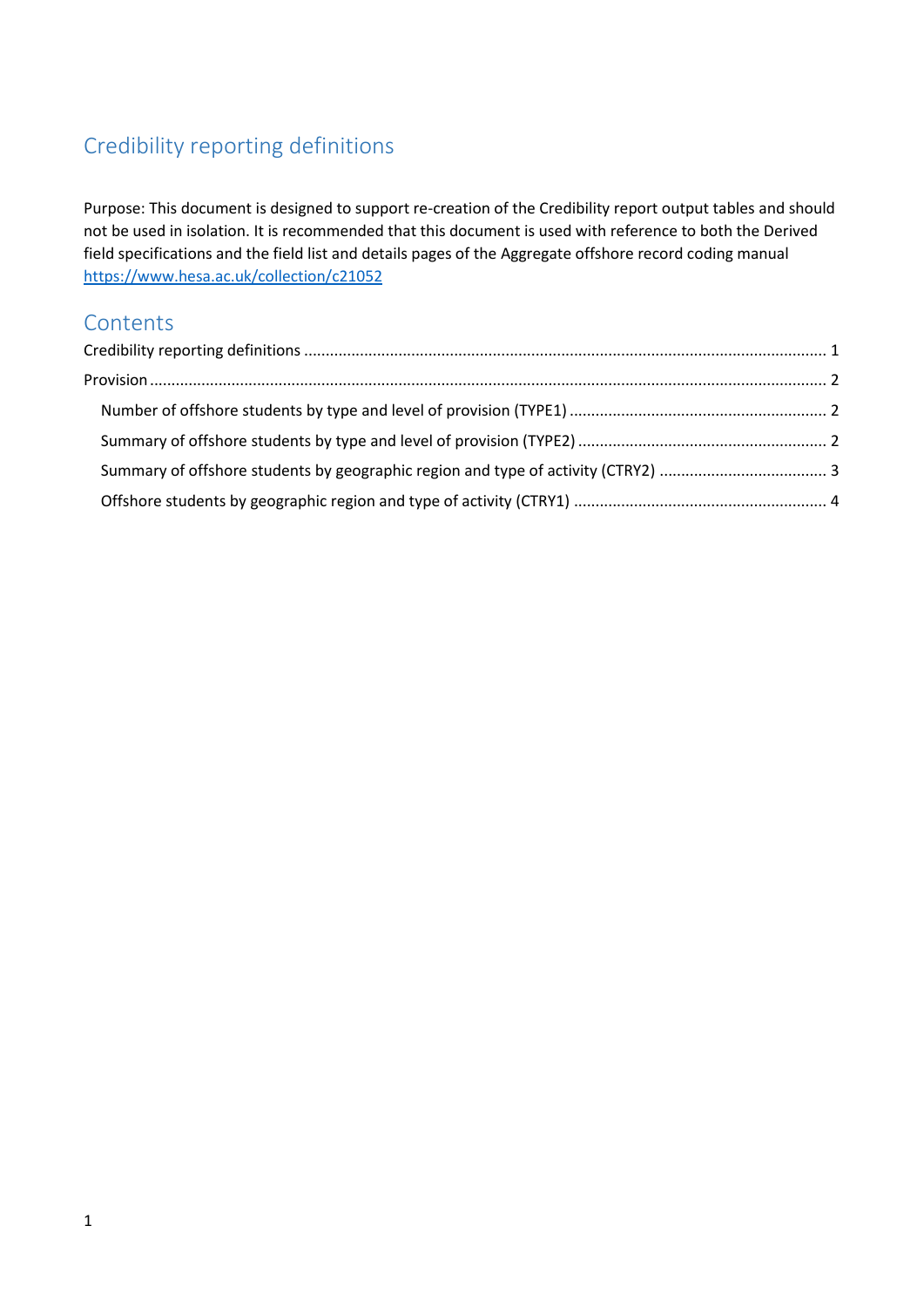# <span id="page-1-0"></span>Provision

#### <span id="page-1-1"></span>Number of offshore students by type and level of provision (TYPE1)

Population: No additional population restrictions applied.

| Label                            | <b>Provision.TYPE valid entry</b> |
|----------------------------------|-----------------------------------|
| Overseas campus                  |                                   |
| Collaborative provision etc      |                                   |
| Distance learning                |                                   |
| Registered with overseas partner |                                   |
| Other                            |                                   |

| Label                              | <b>Provision.LEVEL valid entry</b> |
|------------------------------------|------------------------------------|
| Research doctorates                | D                                  |
| Taught doctorates                  | E                                  |
| <b>Research masters</b>            |                                    |
| Taught masters                     | M                                  |
| Bachelors degrees with honours     | н                                  |
| Ordinary bachelors degrees         |                                    |
| Higher education (HE) diplomas     |                                    |
| Higher education (HE) certificates |                                    |
| Further education                  | F                                  |

# <span id="page-1-2"></span>Summary of offshore students by type and level of provision (TYPE2)

Population: No additional population restrictions applied.

| Label                            | <b>Provision.TYPE valid entry</b> |
|----------------------------------|-----------------------------------|
| Overseas campus                  |                                   |
| Collaborative provision etc      |                                   |
| Distance learning                |                                   |
| Registered with overseas partner |                                   |
| Other                            |                                   |

| Label               | <b>XLEVAG01 valid entry</b> |
|---------------------|-----------------------------|
| Postgraduate        |                             |
| First degree        |                             |
| Other undergraduate |                             |
| Further education   | 4                           |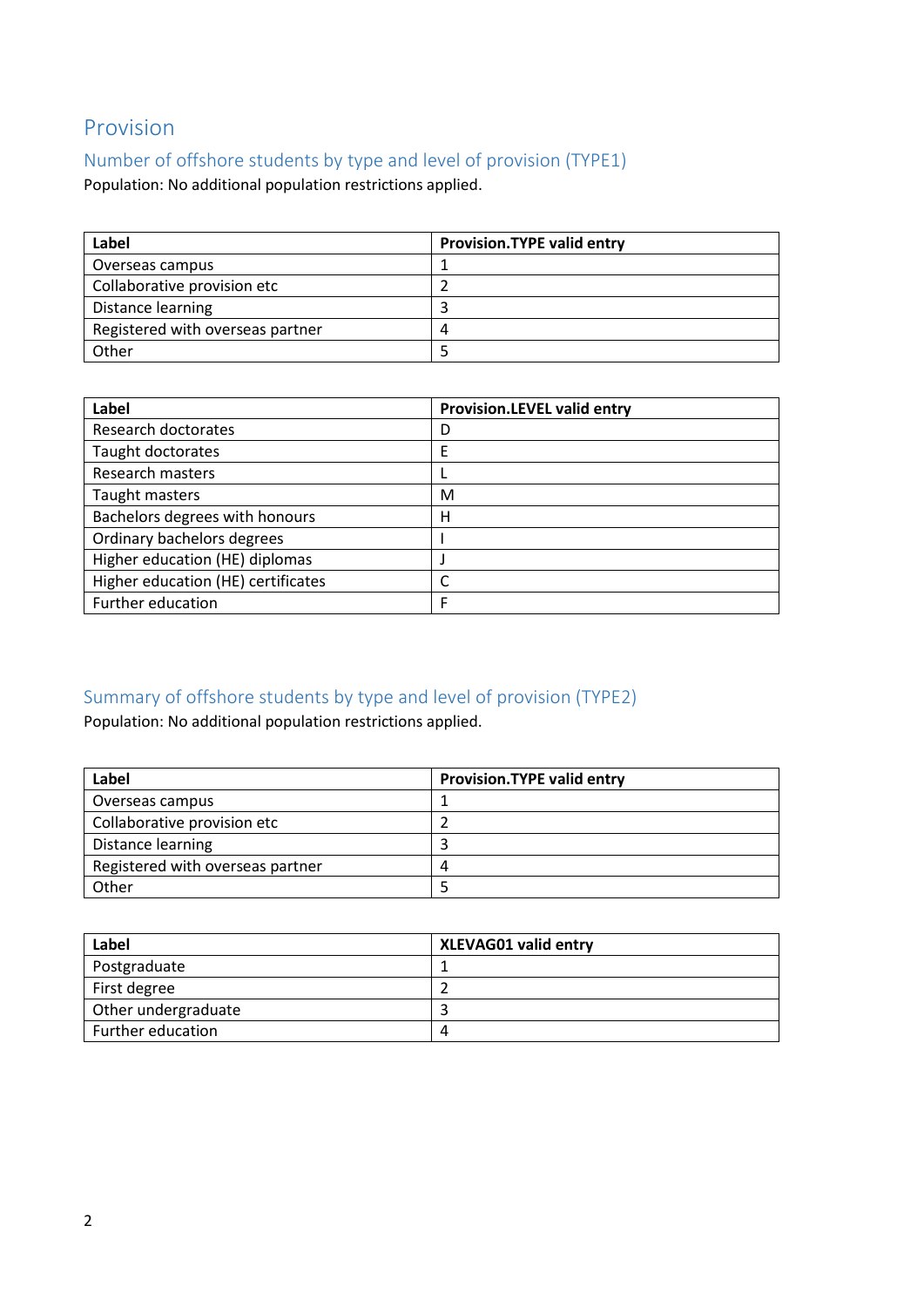# <span id="page-2-0"></span>Summary of offshore students by geographic region and type of activity (CTRY2) Population: No additional population restrictions applied.

| <b>Label</b>                             | <b>XREGAG01 valid entry</b> |
|------------------------------------------|-----------------------------|
| England                                  | XF                          |
| Northern Ireland                         | XG                          |
| Scotland                                 | XН                          |
| Wales                                    | XI                          |
| Guernsey and Jersey                      | XL                          |
| Isle of Man                              | IM                          |
| Geographic region - Other European Union | <b>GREU</b>                 |
| Geographic region - Africa               | <b>GRAF</b>                 |
| Geographic region - Asia                 | <b>GRAS</b>                 |
| Geographic region - Australasia          | <b>GRAU</b>                 |
| Geographic region - Middle East          | <b>GRME</b>                 |
| Geographic region - North America        | <b>GRNA</b>                 |
| Geographic region - Other Europe         | <b>GROE</b>                 |
| Geographic region - South America        | <b>GRSA</b>                 |

| Label                            | <b>Provision.TYPE valid entry</b> |
|----------------------------------|-----------------------------------|
| Overseas campus                  |                                   |
| Collaborative provision etc      |                                   |
| Distance learning                |                                   |
| Registered with overseas partner |                                   |
| Other                            |                                   |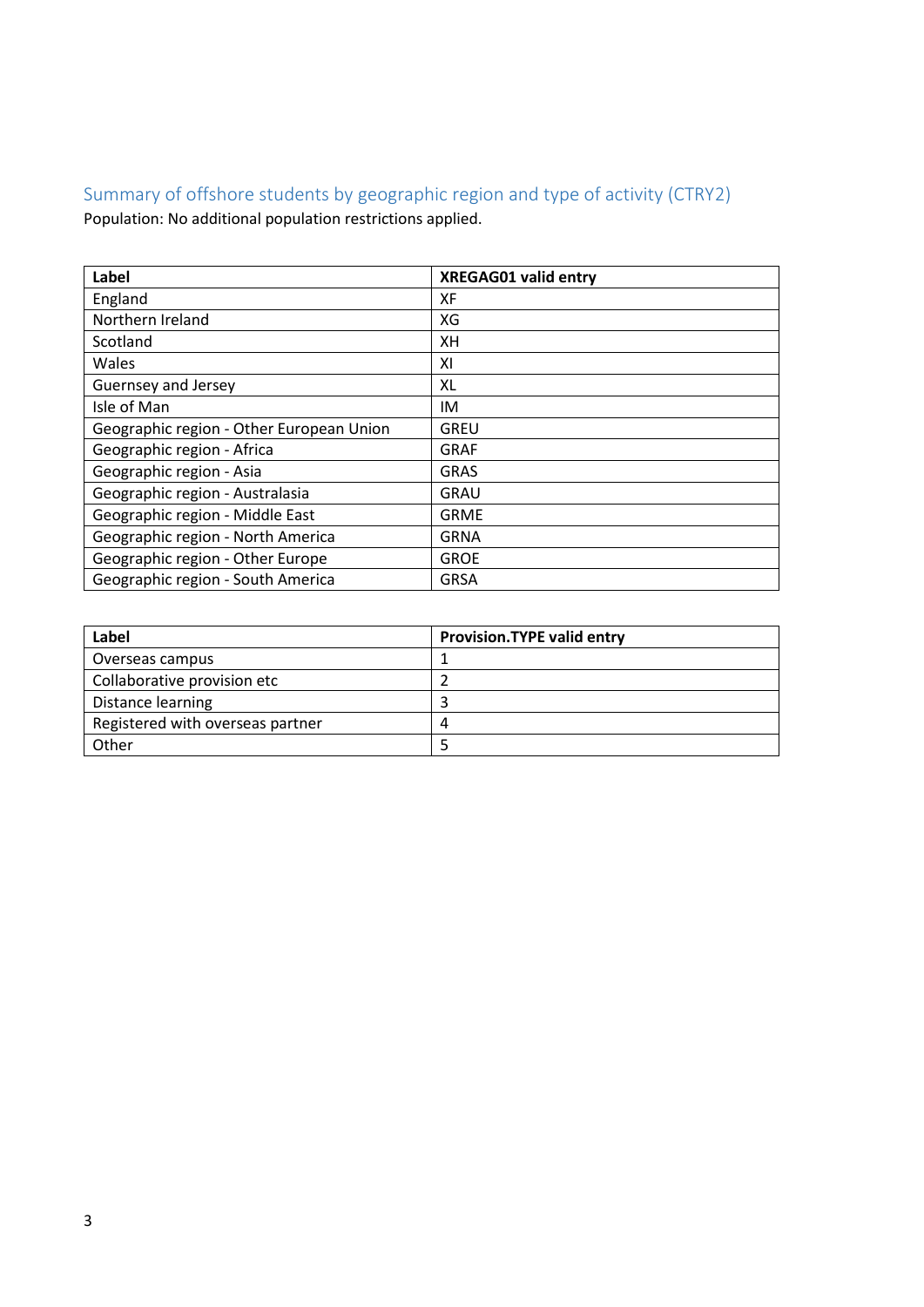# <span id="page-3-0"></span>Offshore students by geographic region and type of activity (CTRY1)

Population: No additional population restrictions applied.

| Label                                            | <b>Provision.COUNTRY valid entry</b> |
|--------------------------------------------------|--------------------------------------|
| Afghanistan                                      | AF                                   |
| Åland Islands {Ahvenamaa}                        | AX                                   |
| Albania                                          | <b>AL</b>                            |
| Algeria                                          | DZ                                   |
| American Samoa                                   | AS                                   |
| Andorra                                          | <b>AD</b>                            |
| Angola                                           | AO                                   |
| Anguilla                                         | AI                                   |
| Antigua and Barbuda                              | AG                                   |
| Argentina                                        | AR                                   |
| Armenia                                          | AM                                   |
| Aruba                                            | AW                                   |
| Australia                                        | AU                                   |
| Austria                                          | AT                                   |
| Azerbaijan                                       | <b>AZ</b>                            |
| Bahamas, The                                     | <b>BS</b>                            |
| <b>Bahrain</b>                                   | <b>BH</b>                            |
| Bangladesh                                       | <b>BD</b>                            |
| <b>Barbados</b>                                  | <b>BB</b>                            |
| <b>Belarus</b>                                   | BY                                   |
| Belgium                                          | <b>BE</b>                            |
| <b>Belize</b>                                    | <b>BZ</b>                            |
| Benin                                            | <b>BJ</b>                            |
| Bermuda                                          | <b>BM</b>                            |
| <b>Bhutan</b>                                    | <b>BT</b>                            |
| Bolivia [Bolivia, Plurinational State of]        | <b>BO</b>                            |
| Bonaire, Sint Eustatius and Saba                 | <b>BQ</b>                            |
| Bosnia and Herzegovina                           | BA                                   |
| Botswana                                         | <b>BW</b>                            |
| <b>Brazil</b>                                    | <b>BR</b>                            |
| British Virgin Islands [Virgin Islands, British] | VG                                   |
| Brunei [Brunei Darussalam]                       | <b>BN</b>                            |
| <b>Bulgaria</b>                                  | <b>BG</b>                            |
| Burkina [Burkina Faso]                           | <b>BF</b>                            |
| Burma [Myanmar]                                  | MM                                   |
| <b>Burundi</b>                                   | BI                                   |
| Cambodia                                         | KH                                   |
| Cameroon                                         | <b>CM</b>                            |
| Canada                                           | CA                                   |
| Canary Islands                                   | IC                                   |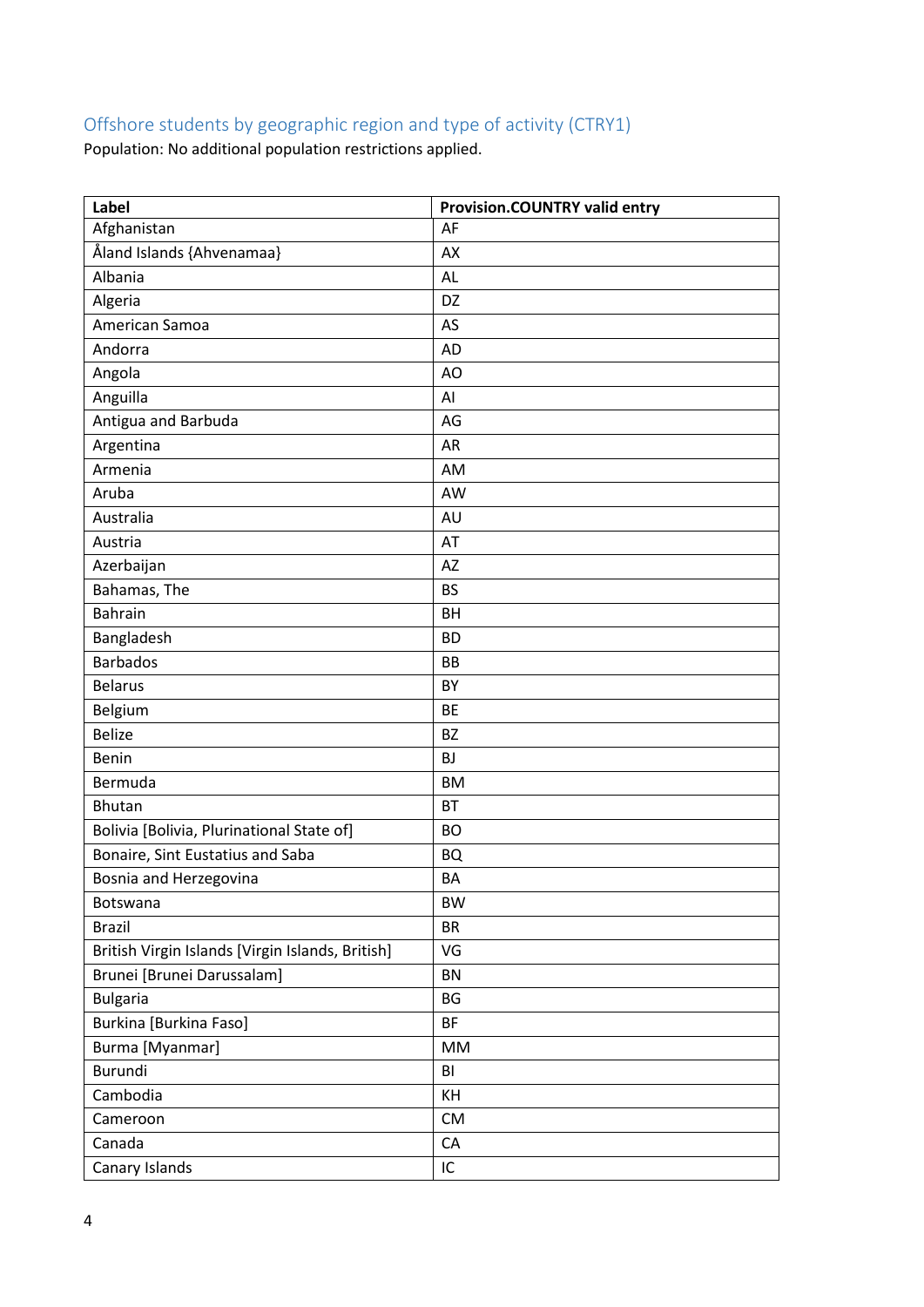| Cape Verde                                     | <b>CV</b> |
|------------------------------------------------|-----------|
| Cayman Islands                                 | KY        |
| Central African Republic                       | <b>CF</b> |
| Chad                                           | <b>TD</b> |
| Chile                                          | CL        |
| China                                          | <b>CN</b> |
| Christmas Island                               | <b>CX</b> |
| Cocos (Keeling) Islands                        | CC        |
| Colombia                                       | CO        |
| Comoros                                        | KM        |
| Congo                                          | CG        |
| Congo (Democratic Republic) [Congo (The        | CD        |
| Democratic Republic of the)]                   |           |
| Cook Islands                                   | <b>CK</b> |
| Costa Rica                                     | <b>CR</b> |
| Croatia                                        | <b>HR</b> |
| Cuba                                           | CU        |
| Curaçao                                        | <b>CW</b> |
| Cyprus (European Union)                        | XA        |
| Cyprus (Non-European Union)                    | XB        |
| Czech Republic                                 | <b>CZ</b> |
| Denmark                                        | DK        |
| Djibouti                                       | DJ        |
| Dominica                                       | <b>DM</b> |
| Dominican Republic                             | <b>DO</b> |
| East Timor [Timor Leste]                       | <b>TL</b> |
| Ecuador                                        | EC        |
| Egypt                                          | EG        |
| El Salvador                                    | SV        |
| England                                        | XF        |
| <b>Equatorial Guinea</b>                       | GQ        |
| Eritrea                                        | ER        |
| Estonia                                        | EE        |
| Ethiopia                                       | ET        |
| Falkland Islands [Falkland Islands (Malvinas)] | FK        |
| Faroe Islands                                  | <b>FO</b> |
| Fiji                                           | FJ        |
| Finland                                        | F1        |
| France                                         | <b>FR</b> |
| French Guiana                                  | GF        |
| French Polynesia                               | PF        |
| Gabon                                          | GA        |
| Gambia, The                                    | GM        |
| Georgia                                        | <b>GE</b> |
| Germany                                        | DE        |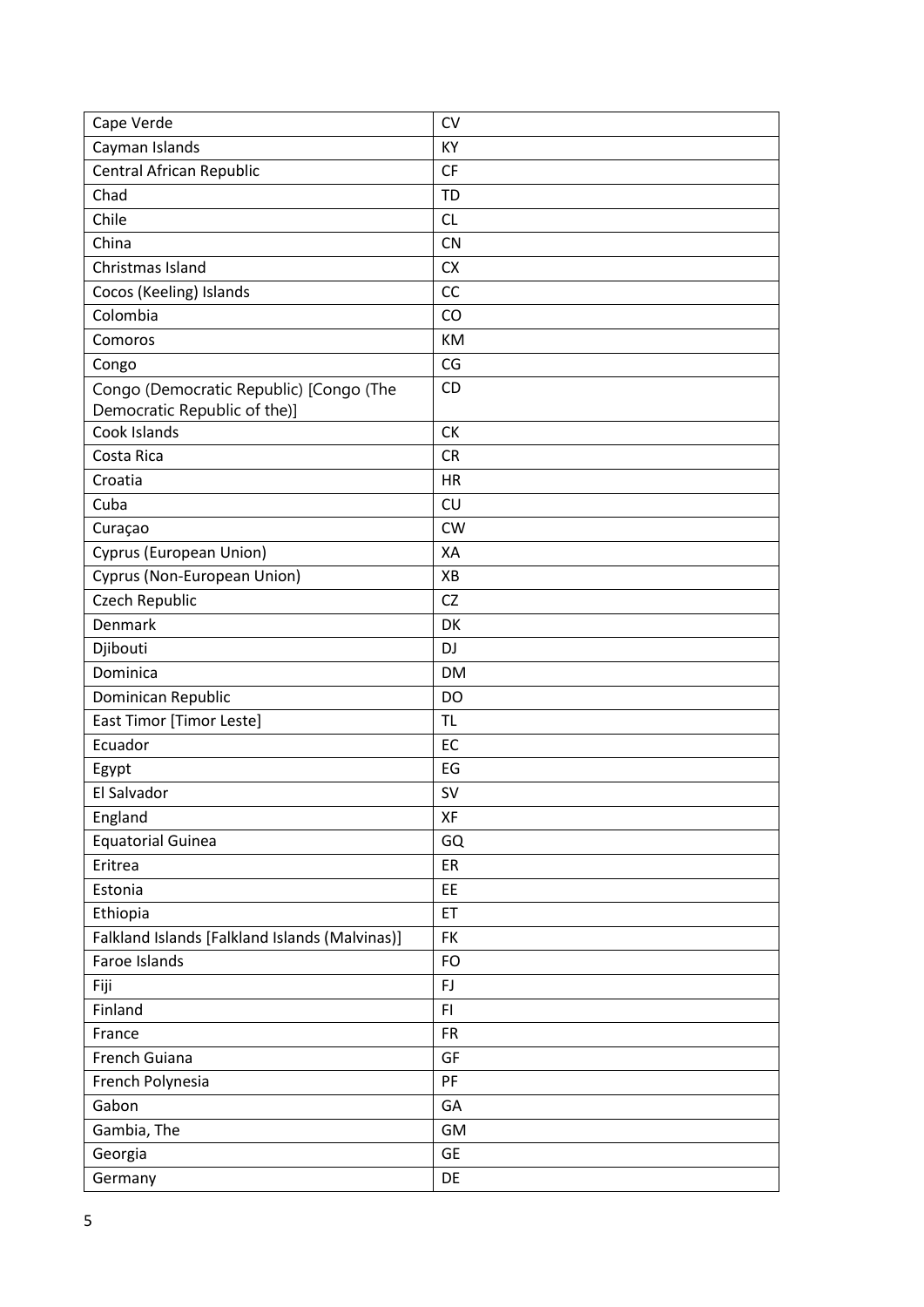| Ghana                                                     | GH        |
|-----------------------------------------------------------|-----------|
| Gibraltar                                                 | GI        |
| Greece                                                    | GR        |
| Greenland                                                 | GL        |
| Grenada                                                   | GD        |
| Guadeloupe                                                | GP        |
| Guam                                                      | GU        |
| Guatemala                                                 | GT        |
| Guernsey                                                  | GG        |
| Guinea                                                    | GN        |
| Guinea-Bissau                                             | GW        |
| Guyana                                                    | GY        |
| Haiti                                                     | HT        |
| Honduras                                                  | HN        |
| Hong Kong (Special Administrative Region of               | HK        |
| China) [Hong Kong]                                        |           |
| Hungary                                                   | HU        |
| Iceland                                                   | IS        |
| India                                                     | IN        |
| Indonesia                                                 | ID        |
| Iran [Iran, Islamic Republic of]                          | IR        |
| Iraq                                                      | IQ        |
| Ireland                                                   | IE        |
| Isle of Man                                               | IM        |
| Israel                                                    | IL        |
| Italy                                                     | IT        |
| Ivory Coast [Côte D'ivoire]                               | CI        |
| Jamaica                                                   | JM        |
| Japan                                                     | <b>JP</b> |
| Jersey                                                    | JE        |
| Jordan                                                    | JO        |
| Kazakhstan                                                | KZ        |
| Kenya                                                     | KE        |
| Kiribati                                                  | KI        |
| Korea (North) [Korea, Democratic People's<br>Republic of] | <b>KP</b> |
| Korea (South) [Korea, Republic of]                        | KR        |
| Kosovo                                                    | QO        |
| Kuwait                                                    | KW        |
| Kyrgyzstan                                                | KG        |
| Laos [Lao People's Democratic Republic]                   | LA        |
| Latvia                                                    | LV        |
| Lebanon                                                   | LB        |
| Lesotho                                                   | LS        |
| Liberia                                                   | LR        |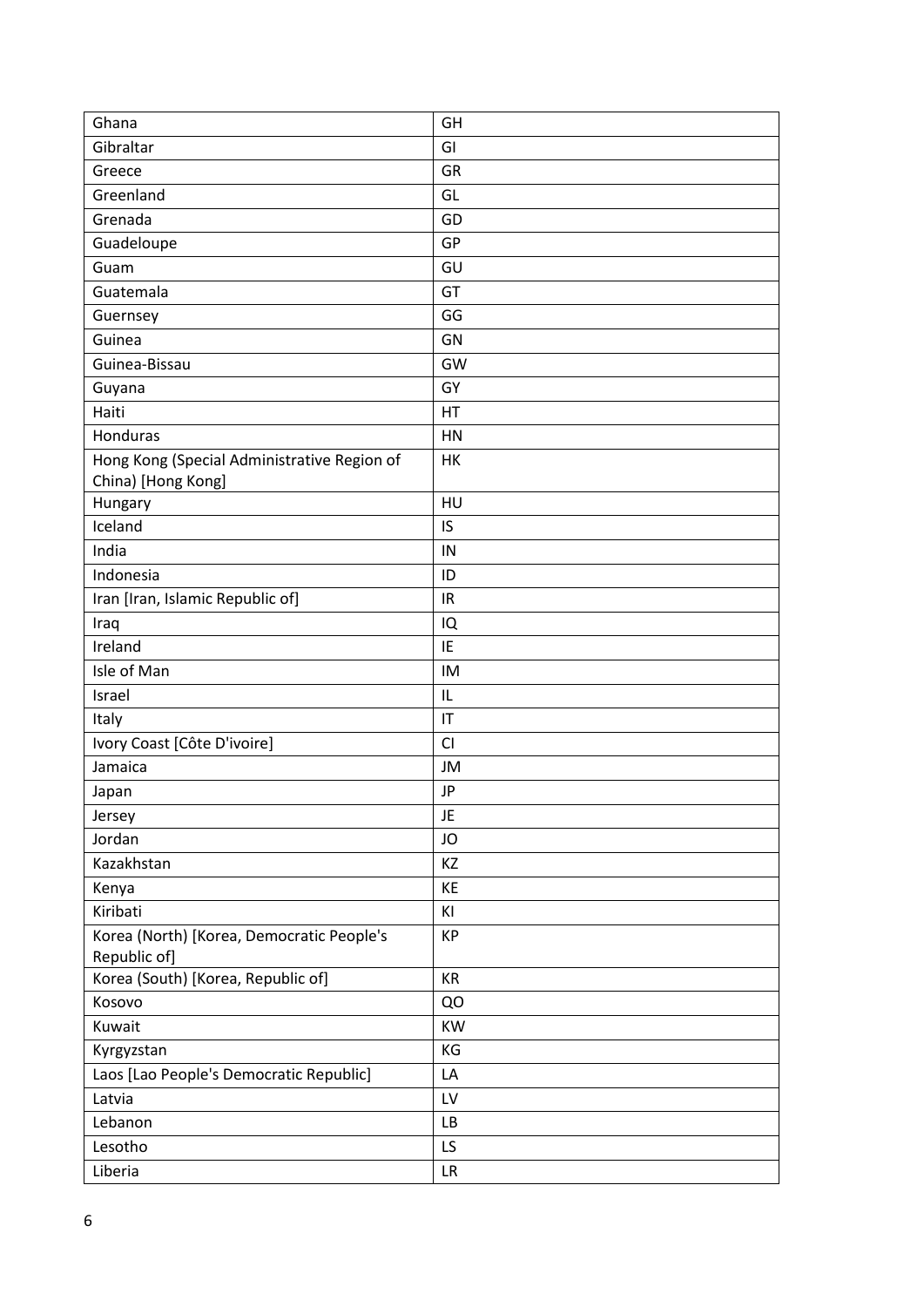| Libya                                          | LY                     |
|------------------------------------------------|------------------------|
| Liechtenstein                                  | $\mathsf{L}\mathsf{I}$ |
| Lithuania                                      | LT                     |
| Luxembourg                                     | LU                     |
| Macao (Special Administrative Region of China) | <b>MO</b>              |
| [Macao]                                        |                        |
| North Macedonia                                | MK                     |
| Northern Ireland                               | XG                     |
| Madagascar                                     | MG                     |
| Malawi                                         | <b>MW</b>              |
| Malaysia                                       | MY                     |
| <b>Maldives</b>                                | MV                     |
| Mali                                           | ML                     |
| Malta                                          | MT                     |
| <b>Marshall Islands</b>                        | MH                     |
| Martinique                                     | <b>MQ</b>              |
| Mauritania                                     | <b>MR</b>              |
| <b>Mauritius</b>                               | MU                     |
| Mayotte                                        | YT                     |
| Mexico                                         | <b>MX</b>              |
| Micronesia [Micronesia, Federated States of]   | <b>FM</b>              |
| Moldova [Moldova, Republic of]                 | <b>MD</b>              |
| Monaco                                         | <b>MC</b>              |
| Mongolia                                       | <b>MN</b>              |
| Montenegro                                     | <b>ME</b>              |
| Montserrat                                     | <b>MS</b>              |
| Morocco                                        | MA                     |
| Mozambique                                     | MZ                     |
| Namibia                                        | <b>NA</b>              |
| Nauru                                          | <b>NR</b>              |
| Nepal                                          | <b>NP</b>              |
| Netherlands                                    | <b>NL</b>              |
| New Caledonia                                  | NC                     |
| New Zealand                                    | <b>NZ</b>              |
| Nicaragua                                      | N <sub>l</sub>         |
| Niger                                          | <b>NE</b>              |
| Nigeria                                        | <b>NG</b>              |
| Niue                                           | <b>NU</b>              |
| Norfolk Island                                 | <b>NF</b>              |
| Northern Mariana Islands                       | <b>MP</b>              |
| Norway                                         | <b>NO</b>              |
| Occupied Palestinian Territories [Palestine,   | <b>PS</b>              |
| State of]                                      |                        |
| Oman                                           | <b>OM</b>              |
| Pakistan                                       | PK                     |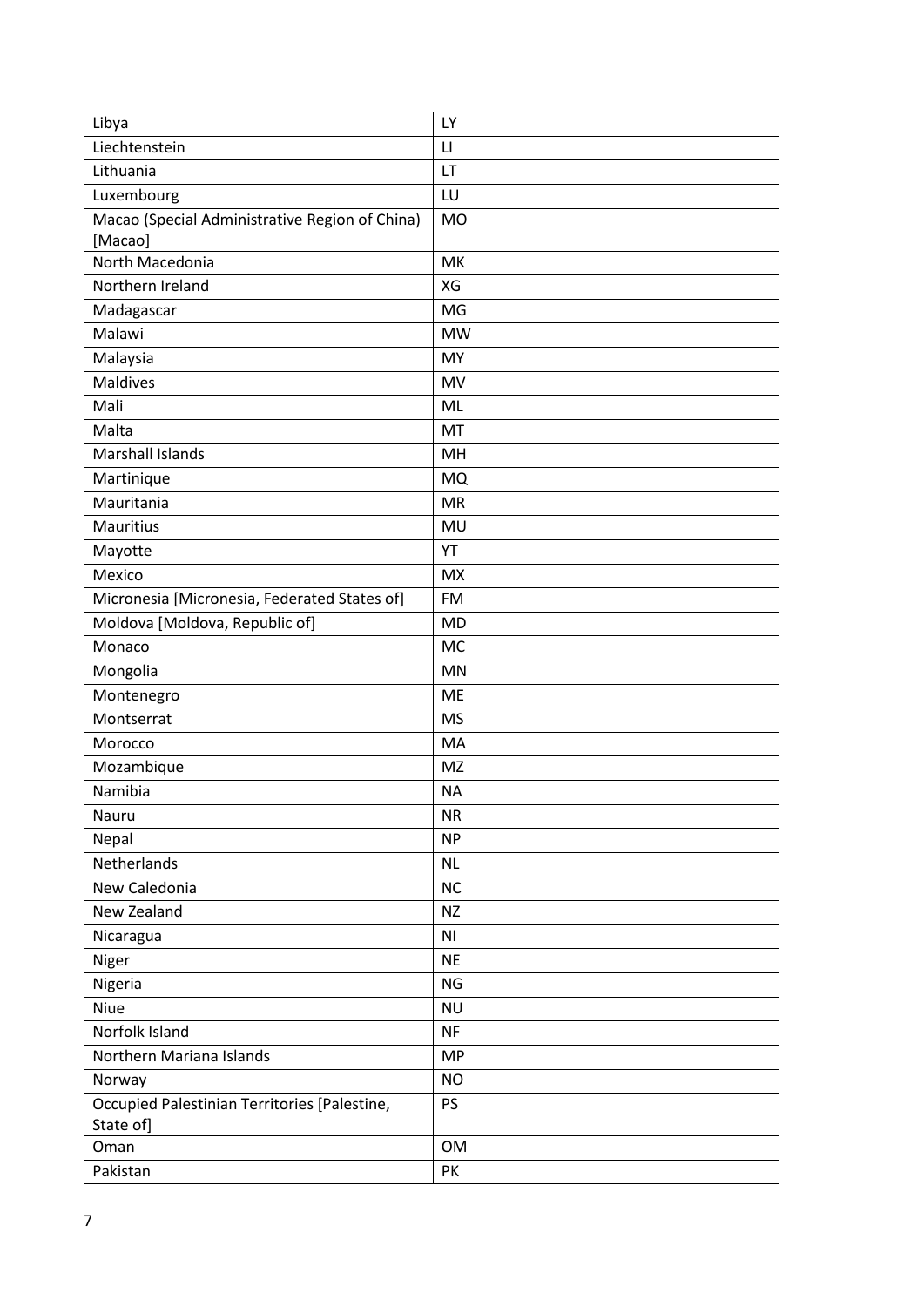| Palau                                        | <b>PW</b> |
|----------------------------------------------|-----------|
| Panama                                       | PA        |
| Papua New Guinea                             | PG        |
| Paraguay                                     | PY        |
| Peru                                         | PE        |
| Philippines                                  | PH        |
| Pitcairn, Henderson, Ducie and Oeno Islands  | PN        |
| [Pitcairn]                                   |           |
| Poland                                       | PL        |
| Portugal                                     | PT        |
| <b>Puerto Rico</b>                           | PR        |
| Qatar                                        | QA        |
| Réunion                                      | <b>RE</b> |
| Romania                                      | <b>RO</b> |
| Russia [Russian Federation]                  | <b>RU</b> |
| Rwanda                                       | <b>RW</b> |
| Samoa                                        | <b>WS</b> |
| San Marino                                   | <b>SM</b> |
| Sao Tome and Principe                        | <b>ST</b> |
| Saudi Arabia                                 | SA        |
| Scotland                                     | XH        |
| Senegal                                      | SN        |
| Serbia                                       | <b>RS</b> |
| Seychelles                                   | SC        |
| Sierra Leone                                 | <b>SL</b> |
| Singapore                                    | SG        |
| Sint Maarten (Dutch part)                    | <b>SX</b> |
| Slovakia                                     | SK        |
| Slovenia                                     | SI        |
| Solomon Islands                              | SB        |
| Somalia                                      | SO        |
| South Africa                                 | ZA        |
| South Georgia and The South Sandwich Islands | GS        |
| South Sudan                                  | SS        |
| Spain                                        | ES        |
| Sri Lanka                                    | LK        |
| St Barthélemy                                | <b>BL</b> |
| St Helena, Ascension and Tristan da Cunha    | <b>SH</b> |
| <b>St Kitts and Nevis</b>                    | KN        |
| St Lucia                                     | LC        |
| St Martin (French Part) [St Martin]          | MF        |
| St Pierre and Miquelon                       | PM        |
| St Vincent and The Grenadines                | VC        |
| Sudan                                        | SD        |
| Surinam [Suriname]                           | <b>SR</b> |